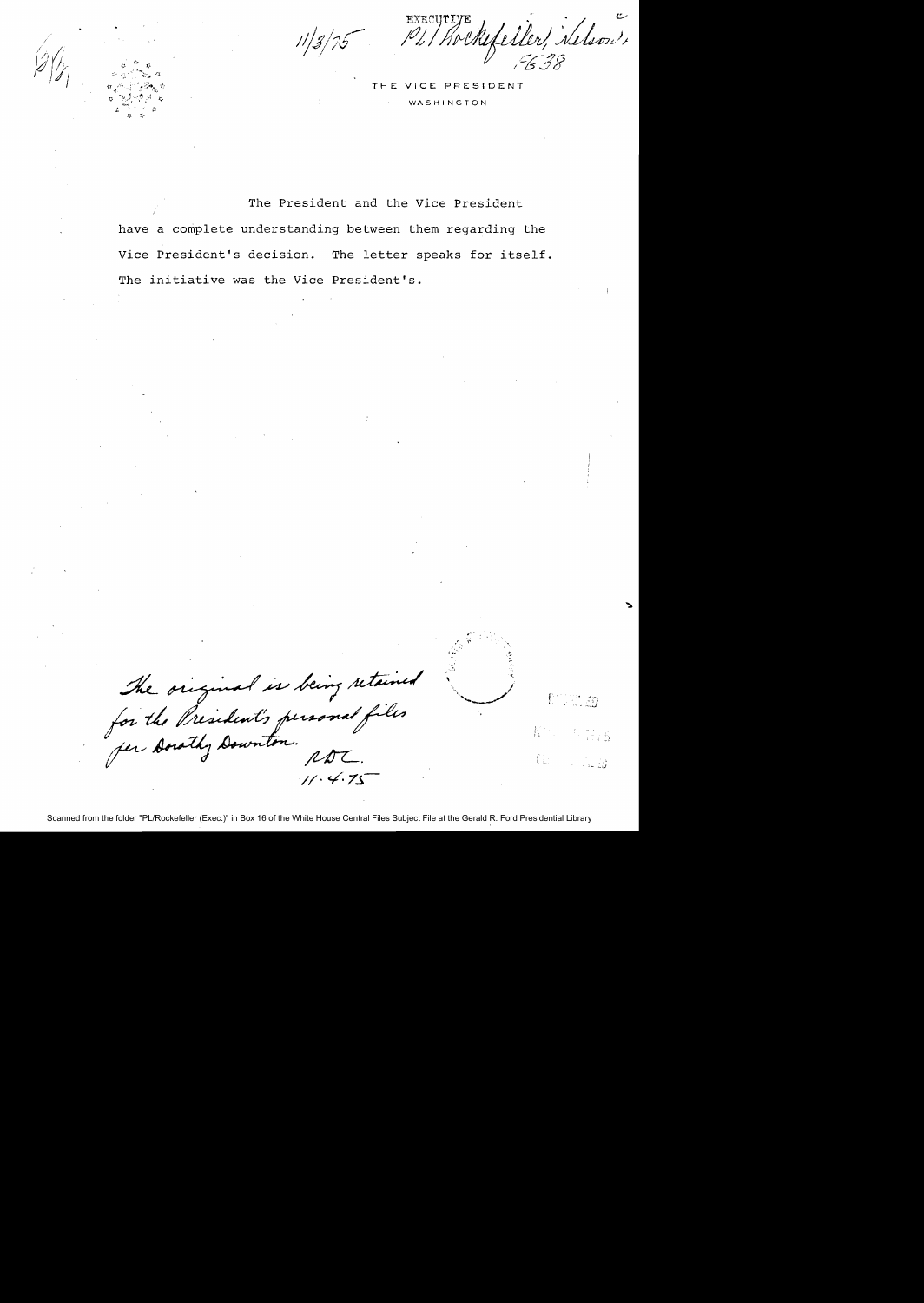THE PRESIDENT HAS SEEN .....



THE VICE PRESIDENT WASHINGTON

 $\delta \vec{M}$ 

The President and the Vice President have a complete understanding between them regarding the Vice President's decision. The letter speaks for itself. The initiative was the Vice President's.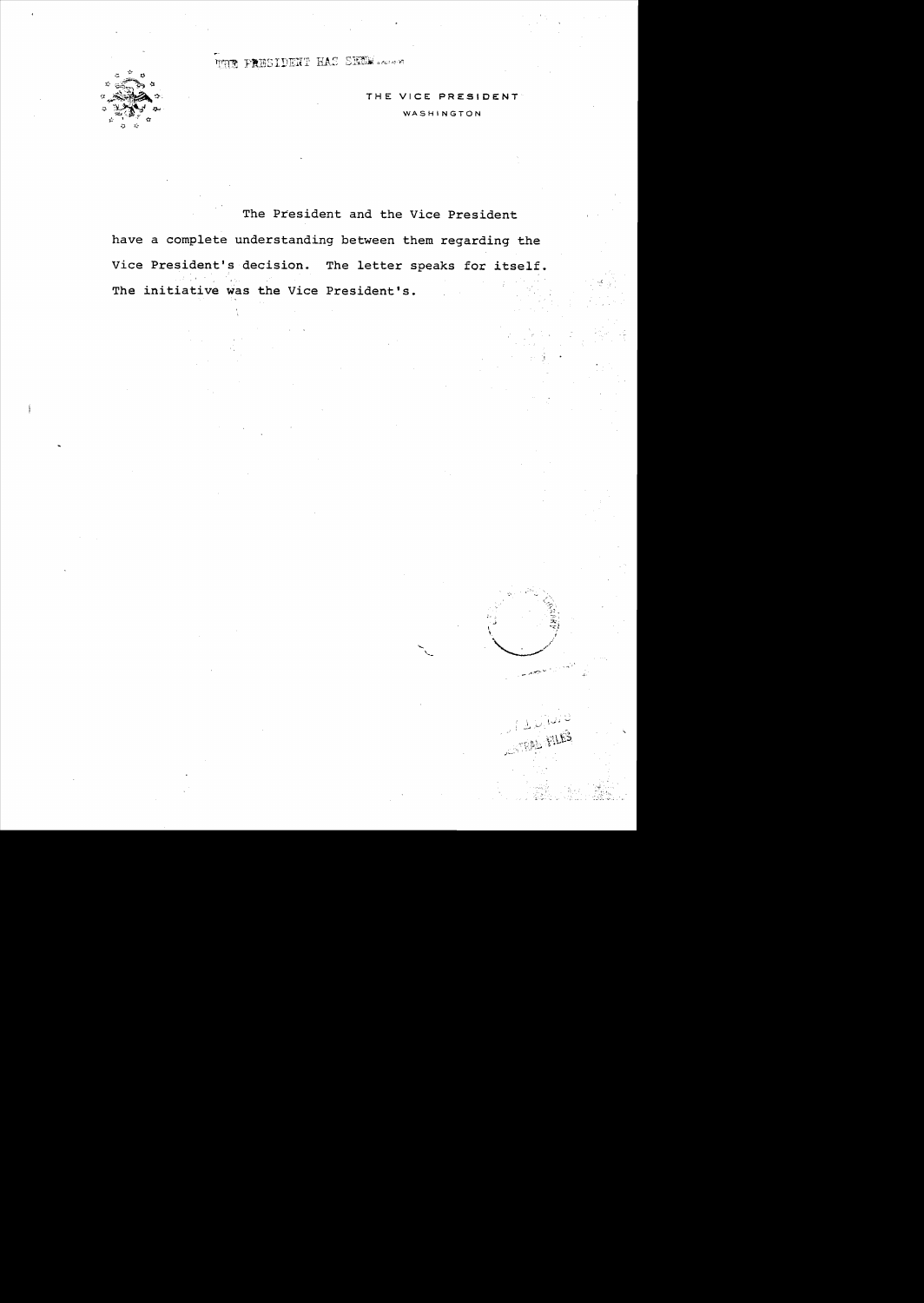## THE VICE PRESIDENT

WASHINGTON

## November 3, 1975

Dear Mr. President:

 $\nu$  ,  $\nu$  ,  $\nu$  ,  $\nu$ 

1:; *"'::r/"/'0\--11* Q.  $\approx$  .  $\sim$  $\mathbf{r} = \begin{pmatrix} \mathbf{x}_1 & \mathbf{y}_1 & \mathbf{y}_2 & \mathbf{y}_3 & \mathbf{y}_4 & \mathbf{y}_5 & \mathbf{y}_6 & \mathbf{y}_7 & \mathbf{y}_7 & \mathbf{y}_7 & \mathbf{y}_7 & \mathbf{y}_7 & \mathbf{y}_7 & \mathbf{y}_7 & \mathbf{y}_7 & \mathbf{y}_7 & \mathbf{y}_7 & \mathbf{y}_7 & \mathbf{y}_7 & \mathbf{y}_7 & \mathbf{y}_7 & \mathbf{y}_7 & \mathbf{y}_7 & \mathbf{y}_7 & \mathbf{y}_7 & \mathbf{y}_7 &$ 

> The time is virtually at hand when you will be firming up your program for the Presidential primaries, the Republican National Convention and the Presidential Campaign of 1976. Involving, as this must, difficult calculations, considerations and decisions, it will clearly help you in this task if the range of options is simplified at the earliest time. .

> As I have told you and the American people, I have been honored by your nomination of me as Vice President and by the approval of the Congress. In association with you in the months since that time, I have come to have the highest regard for your dedication to the Presidency and for your courage, resolution and forthrightness. Your friendship and that of Mrs. Ford mean much to Mrs. Rockefeller and myself.

My acceptance of the Vice Presidency, as you know, was based upon my concern to help restore national unity and confidence after the shattering experience of Watergate. Working under your leadership toward this goal has been challenging and rewarding as our basic institutions are surmounting the unprecedented crisis and the nation is returning to its regular elective presidential pattern next year.

Regarding next year and my own situation, I have made clear to you and to the public that I was not a candidate for the Vice Presidency, that no one realistically can be such, .and that the choice of a Vice Presidential running mate is, and must be, up to the Presidential candidate to recommend to a national party convention.

After much thought, I have decided further